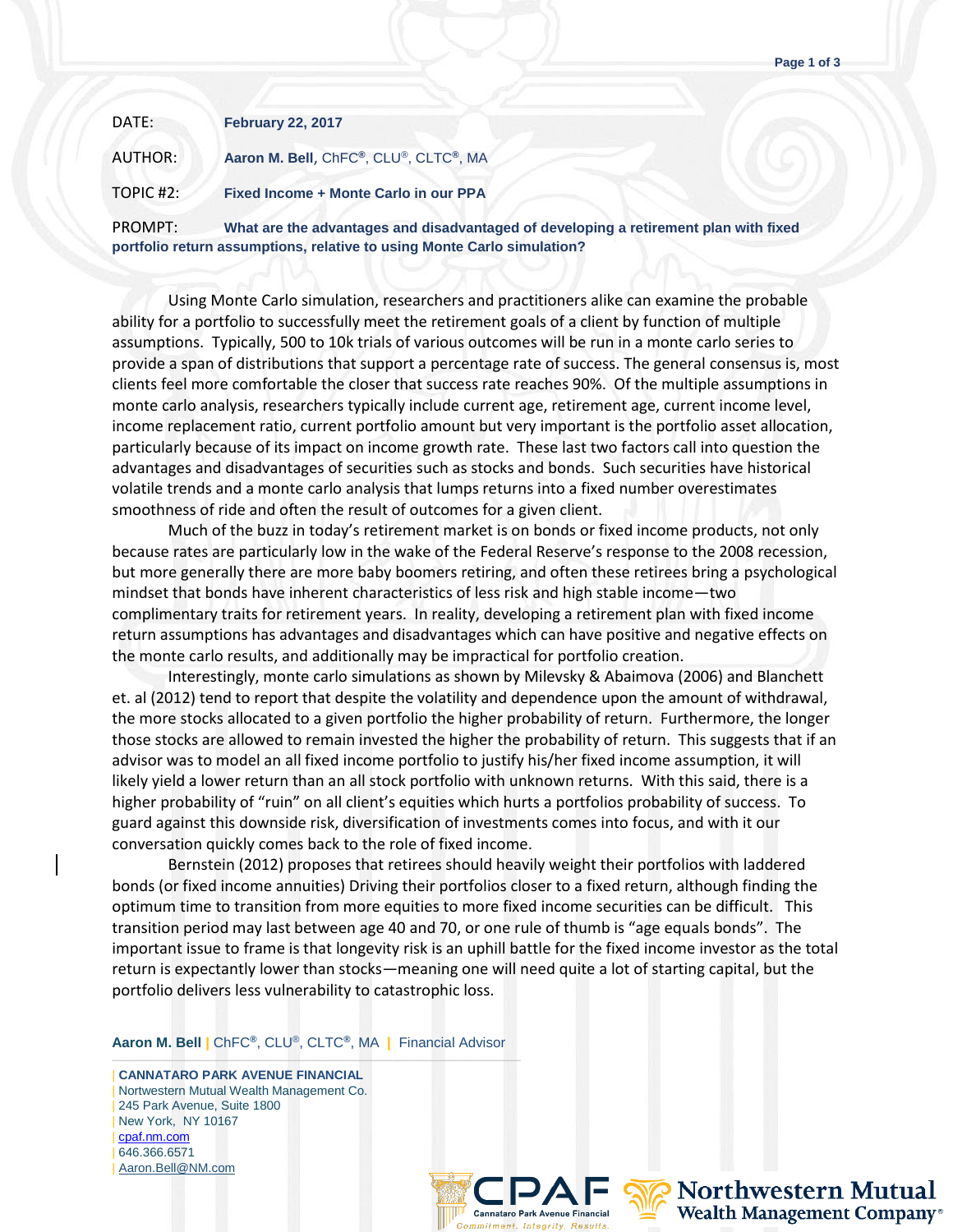Big advantages with fixed portfolio returns is they allow advisors and clients alike to easily calculate estimate total return, and the withdrawals therefore can be shown to be stable throughout a given time period. Bernstein (2012) discusses monte carlo simulations on 20 and 25 year TIPS ladders with 2% ROR, for a 65 year old couple. A huge advantage that stocks simply do not have is that TIPS are backed by US government not to default. If retirees have amassed enough assets that they can live on a 2% real spending rate, having a fixed income assumption could be "bullet proof". If that withdrawal requirement is 3% the retirees may still be mostly safe, but a spending rate of 4% does not return a confident probability factor in monte carlo.

Disadvantages of fixed portfolio returns is that they do not account for highly improbable or unprecedented occurrences, illuminated by the percentage of fail rate exposed in a monte carlo analysis. This is especially true if using a high fixed income assumption. Fixed income assets also have market risk, annuities may also have issuer risk. Modeling fixed return is one thing, but building a portfolio in reality to fit the model is altogether different. For example, a portfolio may include callable bonds where one could lose income stream, or rates may be competitive forcing a retiree to pay a premium to buy bonds cutting into YTM and available assets. There is liquidity risk if buying individual bonds or fixed annuities, or if in a bond fund one could experience high unexpected cap gains or lose NAV.

Pfau (2013) concludes that various combinations of income tools can be used to optimize withdrawal planning for clients, and systematic withdrawals from annuitized products can bring us closer to the efficient frontier—but most importantly, there should be no bias in approach for the decisions must be individualized to each client, and model assumptions should be based on actual historical results for the products considered.

## **References:**

Milevsky, M. A., and Abaimova, A. (2006). Risk Management During Retirement. In Evensky, H and Katz, D. (Eds.), *Retirement Income Redesigned* (pgs. 163-183). New York: Bloomberg Press.

Bernstein, W. J. (2012). The Ages of the Investor: A Critical Look at Life-cycle Investing (investing for Adults, Book 1). Efficient Frontier Publications.

Blanchett, David, Maciej Kowara, Peng Chen [2012]. "Optimal withdrawal strategy for retirementincome portfolios." *Retirement Management Journal 2,3 [fall]: p. 7-20*

Pfau, Wade D. 2013. "A Broader Framework for Determining an Efficient Frontier for Retirement Income" Journal of Financial Planning 26, 2 (February): 44-51.

---

**Aaron M. Bell |** ChFC**®**, CLU®, CLTC**®**, MA **|** Financial Advisor

——————————————————————————————————— | **CANNATARO PARK AVENUE FINANCIAL** | Nortwestern Mutual Wealth Management Co. | 245 Park Avenue, Suite 1800 | New York, NY 10167 | [cpaf.nm.com](http://www.cpaf.nm.com/) | 646.366.6571 [Aaron.Bell@NM.com](mailto:Aaron.Bell@NM.com)